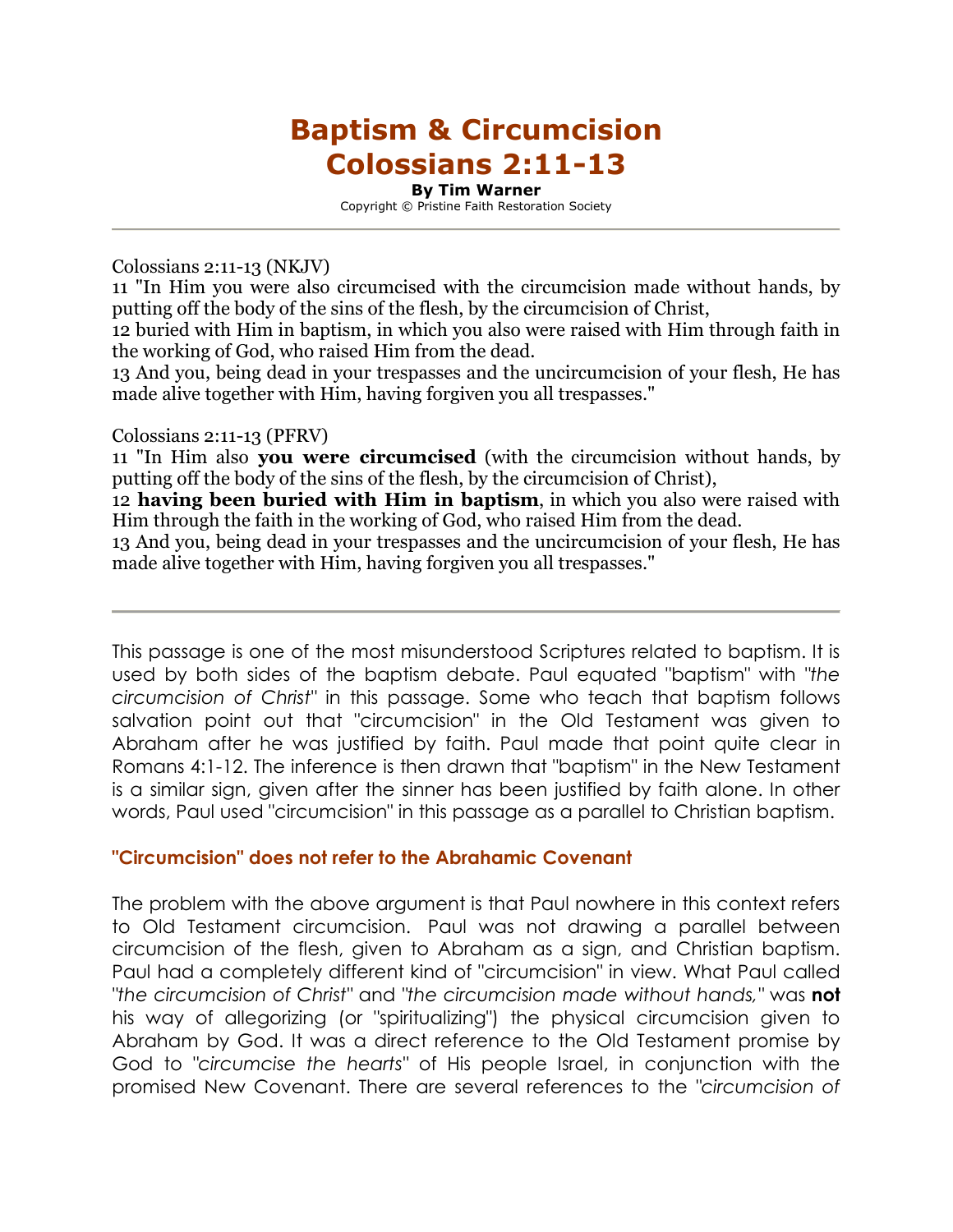*the heart"* in the Old Testament. In some passages, God reminded Israel that they were *"uncircumcised in heart"* (e.g.. Deut. 10:15-16, Jer. 4:4, Jer. 9:26). This was a metaphor meant to point out their hardness of heart, and their need for salvation. That is, while they were indeed circumcised in their flesh (the outward sign of the Abrahamic Covenant), they were still far from the kind of close communion with God that is evident in the Abrahamic Covenant -- the kind of communion Abraham had with God, and the kind of communion necessary to inherit the promises to Abraham.

But, associated with Israel's *"uncircumcision of the heart,"* we find clear promises of God to *"circumcise their hearts"* in anticipation of the fulfillment of the promises to Abraham. As you read the following passages, pay particular attention to the common prophetic themes which we have color coded as follows:

- circumcision of the heart; put His laws in their hearts (regeneration)
- putting His Spirit within them (baptism with the Holy Spirit)
- they will walk in His statutes and judgments (willing obedience to Christ)
- He will forgive their sins (remission of sins)
- They will all know the Lord, and love Him alone (agape)

and they shall be My people, and I will be their God*.* 

#### *Deut 30:6*

*6 "And* the LORD your God will circumcise your heart and the heart of your descendants*,* to love the LORD your God with all your heart and with all your soul*, that you may live.* 

## *Ezek 11:19-20*

*19 "Then* I will give them one heart, and I will put a new spirit within them, and take the stony heart out of their flesh, and give them a heart of flesh*, 20 "*that they may walk in My statutes and keep My judgments and do them;

#### *Ezek 36:26-27*

*26 "*I will give you a new heart and put a new spirit within you; I will take the heart of stone out of your flesh and give you a heart of flesh.

*27 "*I will put My Spirit within you *and* cause you to walk in My statutes, and you will keep My judgments and do them.

These promises are related to the coming of the New Covenant prophesied by Jeremiah (Jer. 31:31-34), in which God would put His laws in their hearts, and remove their sins.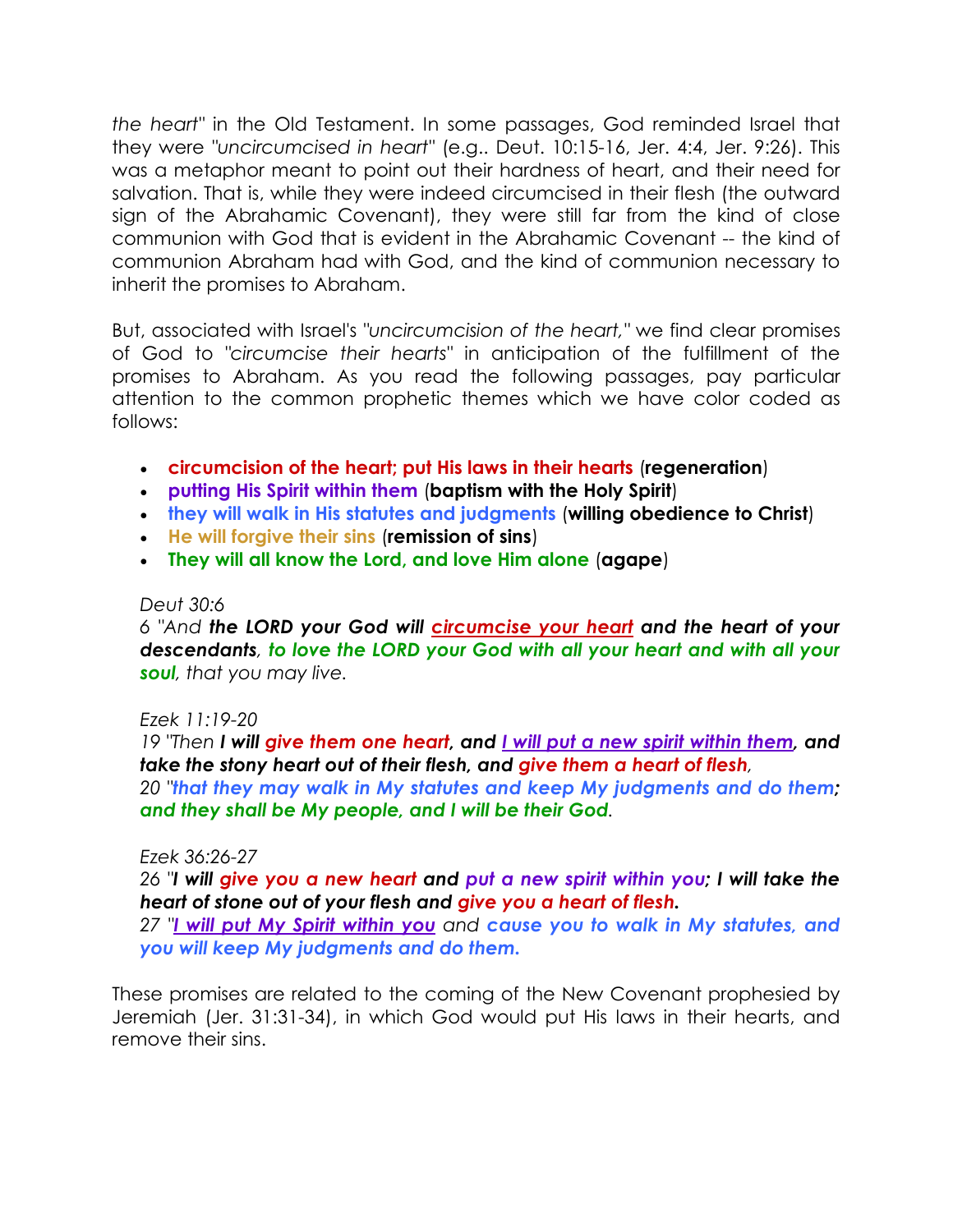*Jer 31:31-34* 

*31 "Behold, the days are coming, says the LORD, when I will make* a new covenant *with the house of Israel and with the house of Judah—* 

*32 "not according to the covenant that I made with their fathers in the day that I took them by the hand to lead them out of the land of Egypt, My covenant which they broke, though I was a husband to them, says the LORD.* 

*33 "But this is the covenant that I will make with the house of Israel after those days, says the LORD:* I will put My law in their minds, and write it on their hearts; and I will be their God, and they shall be My people.

*34 "No more shall every man teach his neighbor, and every man his brother, saying, 'Know the LORD,'* for they all shall know Me*,* from the least of them to the greatest of them*, says the LORD. For* I will forgive their iniquity, and their sin I will remember no more*."* 

Paul was quite familiar with the Old Testament promises to circumcise the hearts of God's people. In Romans 2, he wrote to counter the idea that a Jew was guaranteed an inheritance merely on the grounds of his outward symbol of the covenant, circumcision.

*Rom 2:28-29 28 For he is not a Jew who is one outwardly, nor is circumcision that which is outward in the flesh; 29* but he is a Jew who is one inwardly; and circumcision is that of the heart, in the Spirit*, not in the letter; whose praise is not from men but from God.* 

Paul indicated that for a Jew to inherit the promises associated with the Abrahamic and New Covenants, he needed the promised *"circumcision of the heart,"* something completely distinct from the *"circumcision of the flesh."* The *"circumcision of the heart"* is simply the *"new birth."* 

When Peter preached his Pentecostal sermon, he had in view this promised regeneration, the *circumcision of the heart*, the *new birth*, promised to Israel throughout the Old Testament.

## *Acts 2:37-39*

*37 Now when they heard this, they were cut to the heart, and said to Peter and the rest of the apostles, "Men and brethren, what shall we do?" 38 Then Peter said to them, "*Repent, and let every one of you be baptized in the name of Jesus Christ for the remission of sins; and you shall *receive* the gift of the Holy Spirit*.* 

*39 "For the promise is to you and to your children, and to all who are afar off, as many as the Lord our God will call."*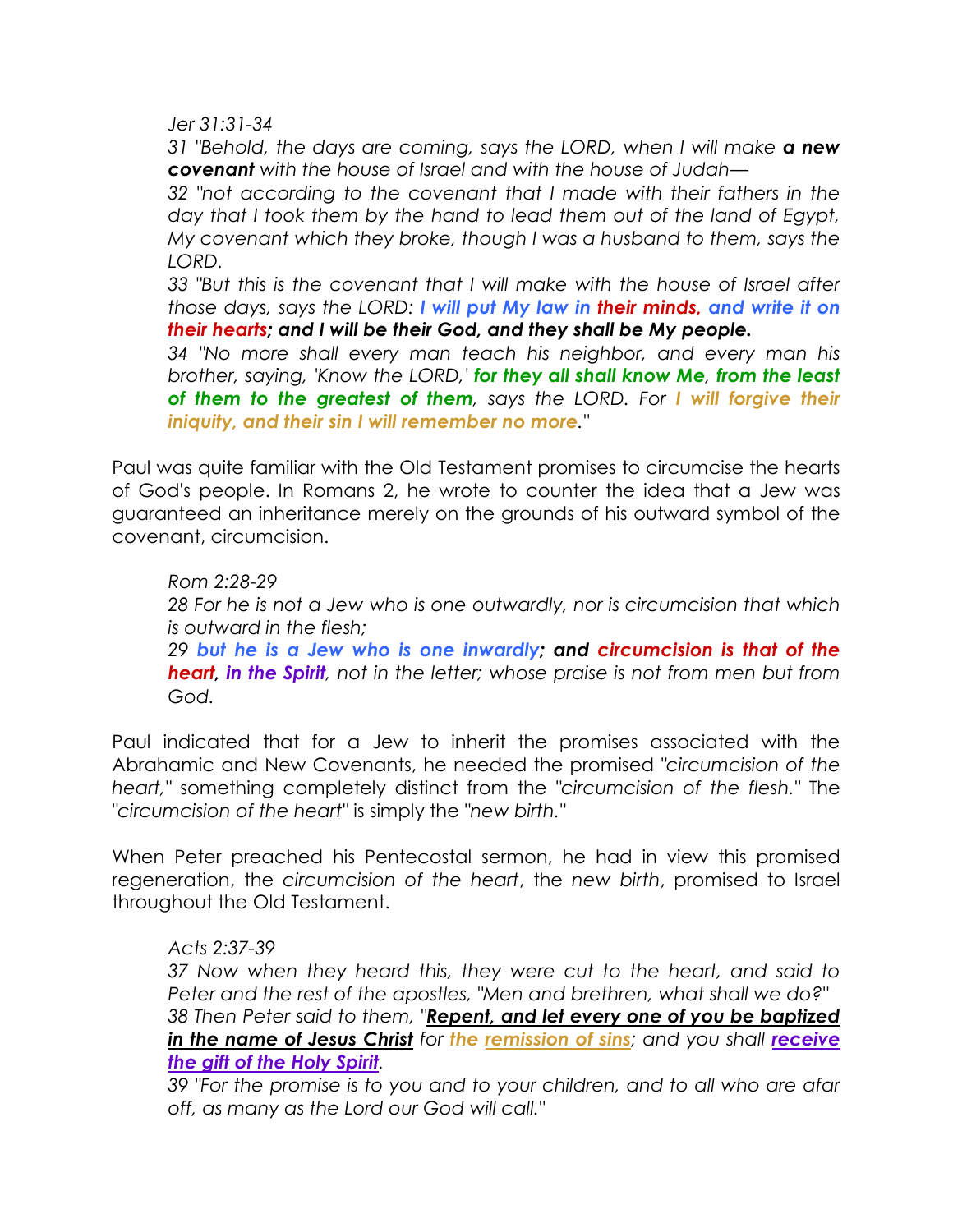In effect, Peter was telling this multitude of Jews how they might receive the fulfillment of the promise to circumcise their hearts. It was through repentance and baptism in water in the name of Jesus Christ. And in doing so, they had the clear promise of God, to them, their children, and even those afar off (Jews of the Diaspora), that God would take care of the *"circumcision of the heart,"* the forgiveness of sins, and put His Spirit within them.

With this background, lets look again at Col. 2:10-13. This time, compare the color coded concepts with the previous passages.

*Col 2:11-13 11 and in Him* you were also circumcised *with a* circumcision made without hands*, in* the removal of the body of the flesh *by* the circumcision of Christ*; 12* having been buried with Him in baptism*, in which* you were also raised up with Him *through faith in the working of God, who raised Him from the dead. 13 And when you were dead in your transgressions and the uncircumcision of your flesh,* He made you alive together with Him*,* having forgiven us all our transgressions*,*  (NASB)

We used the NASB here because it correctly renders the participle *"having been buried"* in verse 12, and the participle *"having forgiven"* in verse 13. The KJV & NKJV wrongly translate the participle in verse 12 as though it was a simple verb, *"buried."* This difference does not appear in the Greek text, but is strictly an error in translation on the part of the KJV and NKJV. Interestingly, both the KJV and NKJV correctly translate the participle *"having forgiven"* in verse 13.

There is no question that the *"circumcision of Christ"* (the circumcision performed by Christ), and the *"circumcision made without hands,"* both refer to the new birth. In association with this "circumcision," we are *"forgiven all trespasses,"* and put off *"the body of the sins of the flesh."* These expressions refer to the *"remission of sins,"* the same as in Acts 2:38.

## The Greek Grammar Connects "Circumcision of the Heart" with Baptism in Time

Having established that *"circumcision of Christ"* is in fact the very act of conversion and regeneration, we can now show that Paul placed this transformation squarely **DURING** one's baptism.

In verse 11, the word "circumcised" (which refers to the conversion of the heart) is an aorist indicative verb. It points to an event in the past. The verb "buried" in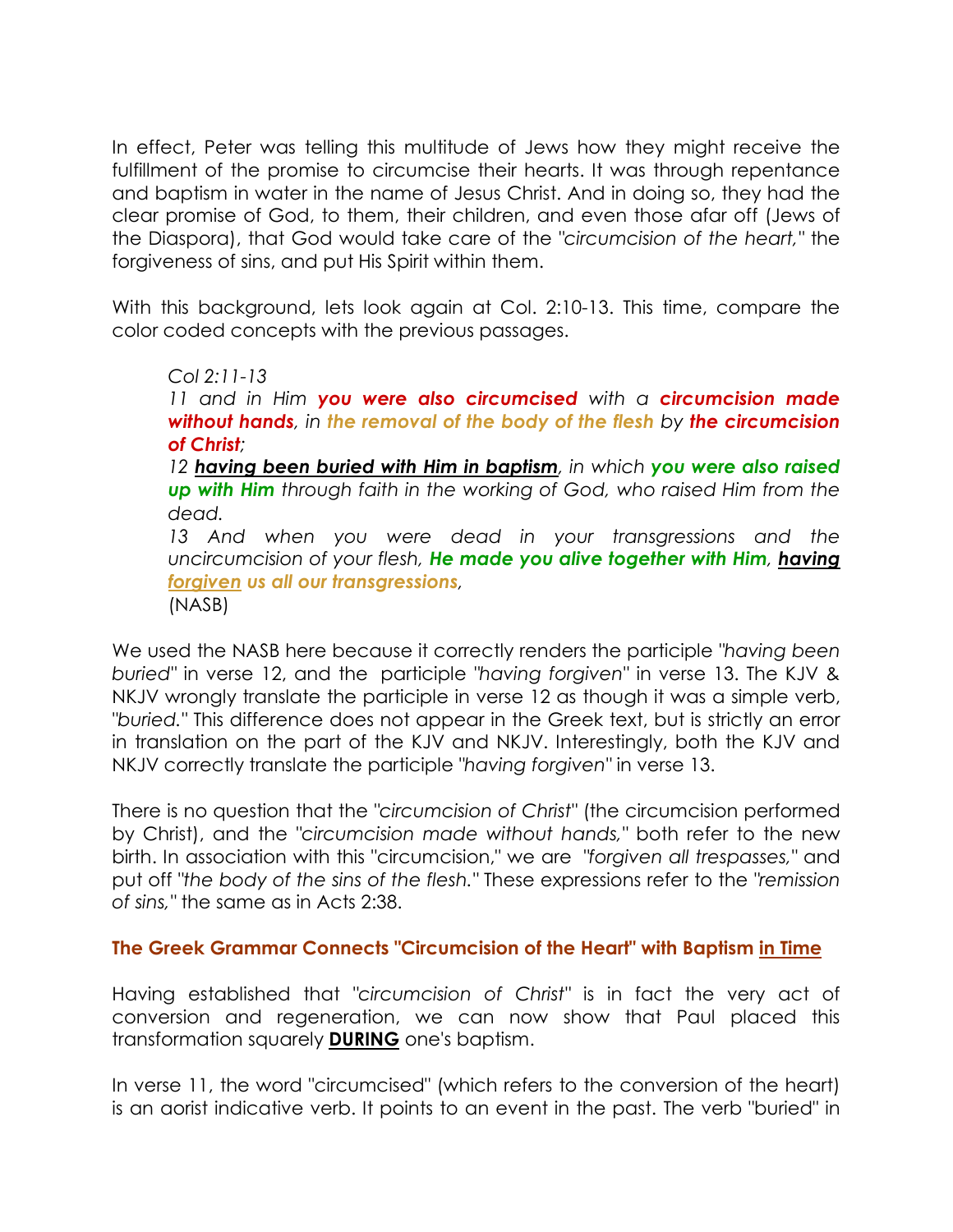verse 12, (which refers to one being plunged beneath the water of baptism), is an aorist participle. The time of the participle (buried) is relative to the time of the main verb (circumcised). Literally, the text says, *"In Him you were circumcised ... having been buried in baptism."* What is abundantly clear from the grammar is that being *"buried"* in baptism (plunged beneath the water) cannot follow the *"circumcision of Christ,"* but immediately precedes it, or is virtually coincident with it. The action of the *"circumcision of Christ"* occurs immediately upon the "burial" in baptism. We can illustrate the time relationship between the verb and participle as follows:

*"I* drove *home,* having left *the store."* The verb "drove" in our example is a simple past tense (as the aorist indicative is in Greek). The time implied in the participle "having left" is relative to the verb "drove." That is, it is past tense from the point in time when the action of the past tense verb occurred. In other words, leaving the store was prior to driving home. But the relationship is so closely associated, that the two actions (leaving the store and driving home) are contiguous. The same principle apples to the Greek grammar in Col. 2:11. Compare:

- *"I* drove *home,* having left *the store."*
- *"You* were circumcised *...* having been buried *... in baptism."*

This construction means, the *"circumcision of Christ"* (conversion of the heart) occurs immediately upon or after one's being plunged beneath the water of baptism. He is regenerated IN the water, while he is completely submerged. There is simply no other way to understand the grammar of this passage. Paul's language simply will not permit the idea of being *"buried in baptism"* AFTER being *"circumcised."* The grammar demands just the reverse.

In verse 13, notice the clause *"He has made us alive together with Him."* This is also connected with the act of baptism in Rom. 6:4 *"Therefore we were buried with Him through baptism into death, that* just as Christ was raised from the dead by the glory of the Father, even so we also should walk in newness of life*."* This refers to our coming up out of the water, symbolizing the resurrection of Christ, and a new life. Once again, Paul uses a grammatical construction that links this event with the *"forgiveness of sins."* The word translated *"made alive together"* is an aorist indicative verb. And the word translated *"having forgiven"* is an aorist participle. Literally, *"He* made us alive together *with Him,* having forgiven *you all trespasses."* The act of "making alive" occurs immediately upon or after His forgiving our sins. These two verses lay out the order of these four things in the following pairs grammatically:

- Having been buried in baptism (plunging into the water union with Christ's death & burial)
- we immediately received the "circumcision of Christ" (conversion)